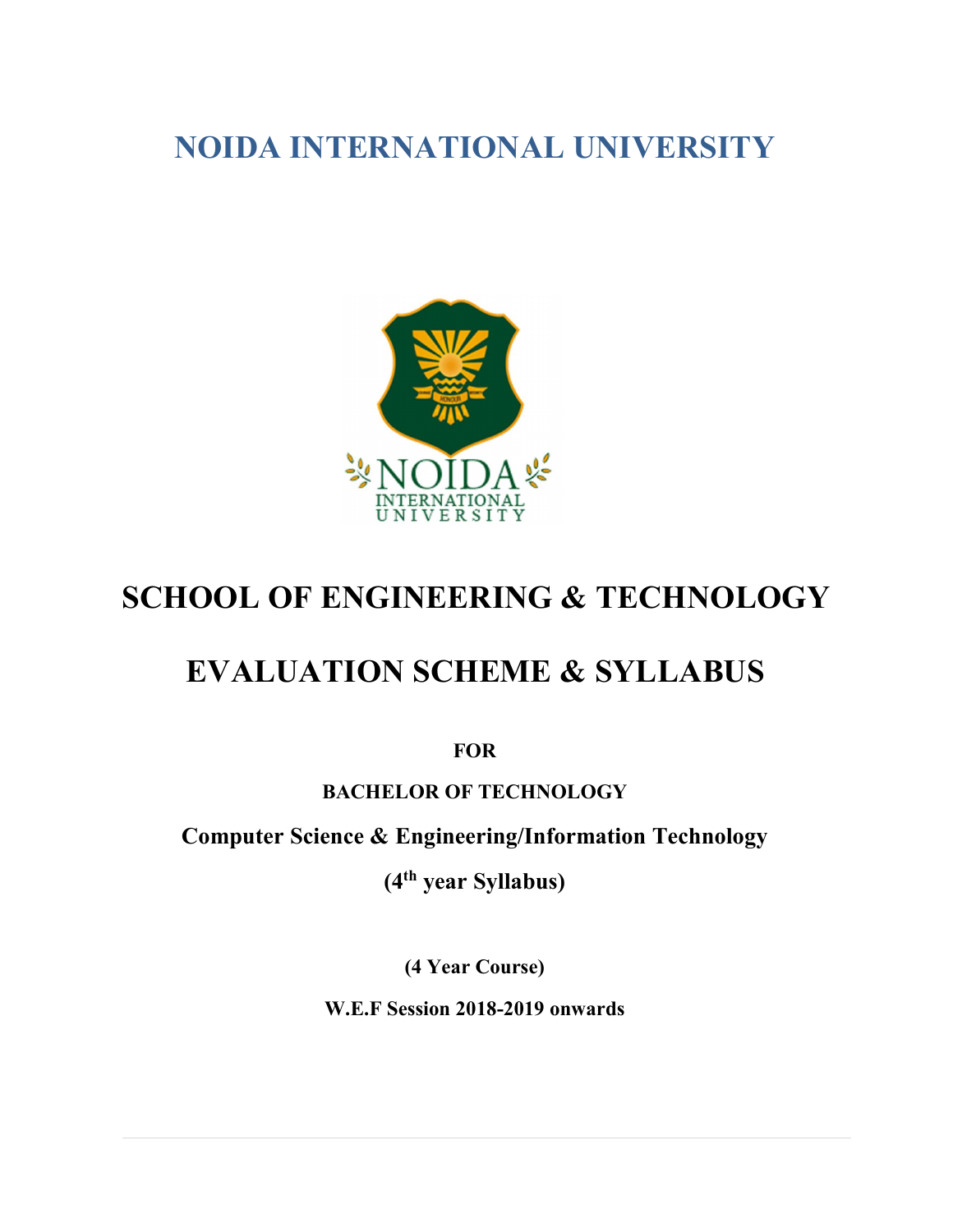### SEVENTH SEMESTER

| <b>COURSE</b>     |                     | Contact<br><b>Hours/Week</b> |                  | Credit           | % of Total Marks |    |           |                      |      |              |
|-------------------|---------------------|------------------------------|------------------|------------------|------------------|----|-----------|----------------------|------|--------------|
| Code              | <b>Course Title</b> | L                            | T                | $\mathbf P$      |                  | CA | <b>TA</b> | Int.<br><b>Total</b> | Ext. | <b>Total</b> |
|                   | Elective IV         | 3                            | $\theta$         | $\theta$         | 3                | 20 | 20        | 40                   | 60   | 100          |
|                   | Elective V          | 3                            | $\theta$         | $\theta$         | 3                | 20 | 20        | 40                   | 60   | 100          |
|                   | Elective VI         | 3                            | $\theta$         | $\theta$         | 3                | 20 | 20        | 40                   | 60   | 100          |
| OEC002            | HRD & OB $*$        | 3                            | $\boldsymbol{0}$ | $\boldsymbol{0}$ | 3                | 20 | 20        | 40                   | 60   | 100          |
| <b>PRACTICALS</b> |                     |                              |                  |                  |                  |    |           |                      |      |              |
| PROJ-CS70         | Project-II**        | $\mathbf{0}$                 | $\theta$         | 6                | 3                | 20 | 20        | 40                   | 60   | 100          |
| <b>Total</b>      |                     | 12                           | $\mathbf{0}$     | 6                | 15               |    |           |                      |      |              |

### EIGHTH SEMESTER

| <b>COURSE</b>     |                           | Contact<br>Hours/Week |              | Credit   | % of Total Marks |     |           |                      |      |              |
|-------------------|---------------------------|-----------------------|--------------|----------|------------------|-----|-----------|----------------------|------|--------------|
| Code              | <b>Course Title</b>       | L                     | T            | P        |                  | CА  | <b>TA</b> | Int.<br><b>Total</b> | Ext. | <b>Total</b> |
| OEC003            | Cyber Law & Ethics        | 3                     | $\theta$     | 0        | 3                | 20  | 20        | 40                   | 60   | 100          |
| OEC004            | Introduction              | 3                     | $\mathbf{0}$ | $\theta$ | 3                | 20  | 20        | 40                   | 60   | 100          |
| <b>PRACTICALS</b> |                           |                       |              |          |                  |     |           |                      |      |              |
| PROJ-CS80         | Project III <sup>**</sup> | $\theta$              | $\mathbf{0}$ | 12       | 6                | 100 | 100       | 200                  | 300  | 500          |
| <b>Total</b>      |                           | 6                     | $\bf{0}$     | 12       | 12               |     |           |                      |      |              |

\* HRD & OB- Human Resource Development & Organizational Behavior

\*\* Project Synopsis Seminar

\*\*The marks will be awarded on the basis of Industrial Project Training in 8th semester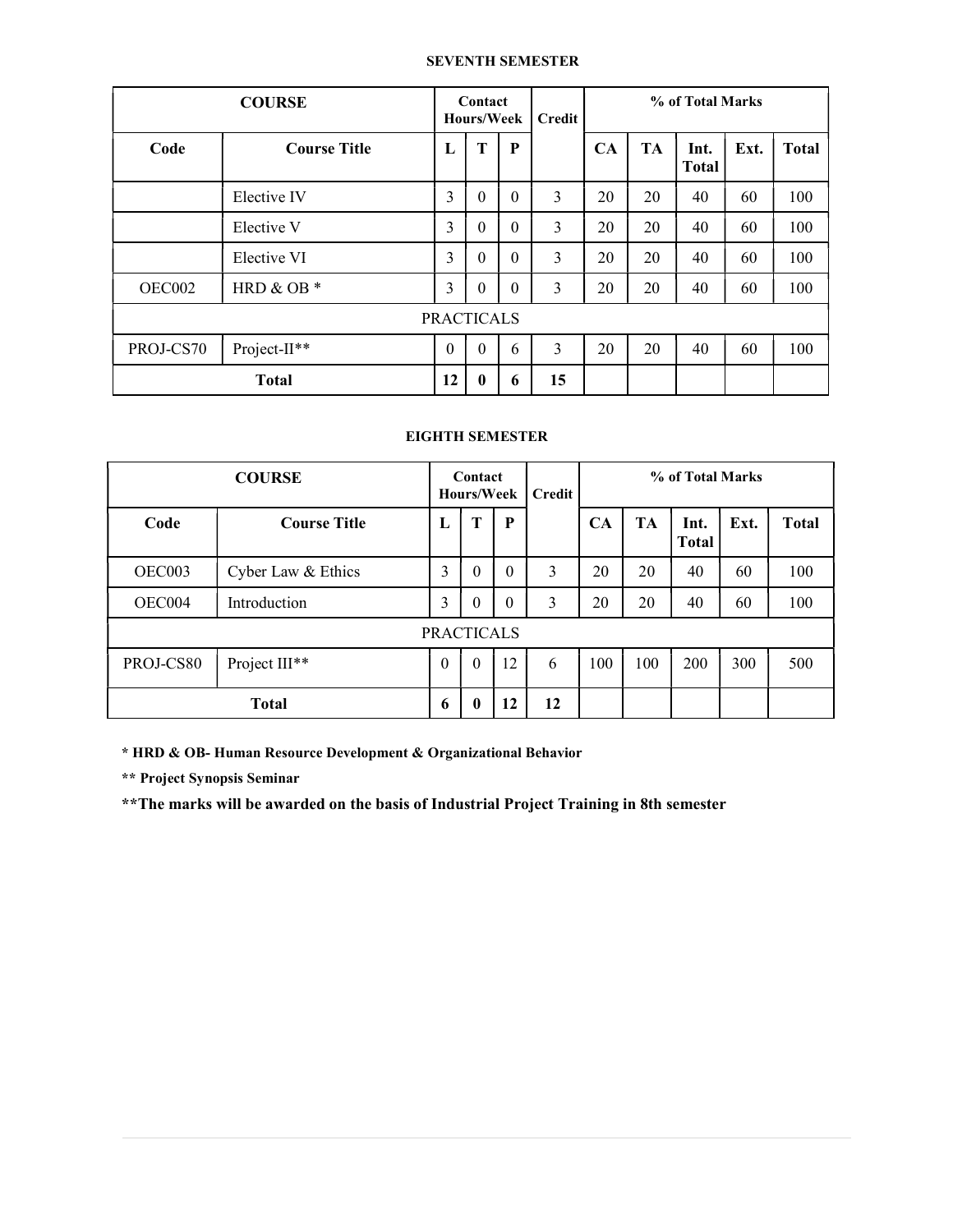### DETAILED 4-YEAR CURRICULUMCONTENTS

Undergraduate Degree in Engineering &Technology

## BRANCH/COURSE: COMPUTER SCIENCE AND ENGINEERING

AND

INFORMATION TECHNOLOGY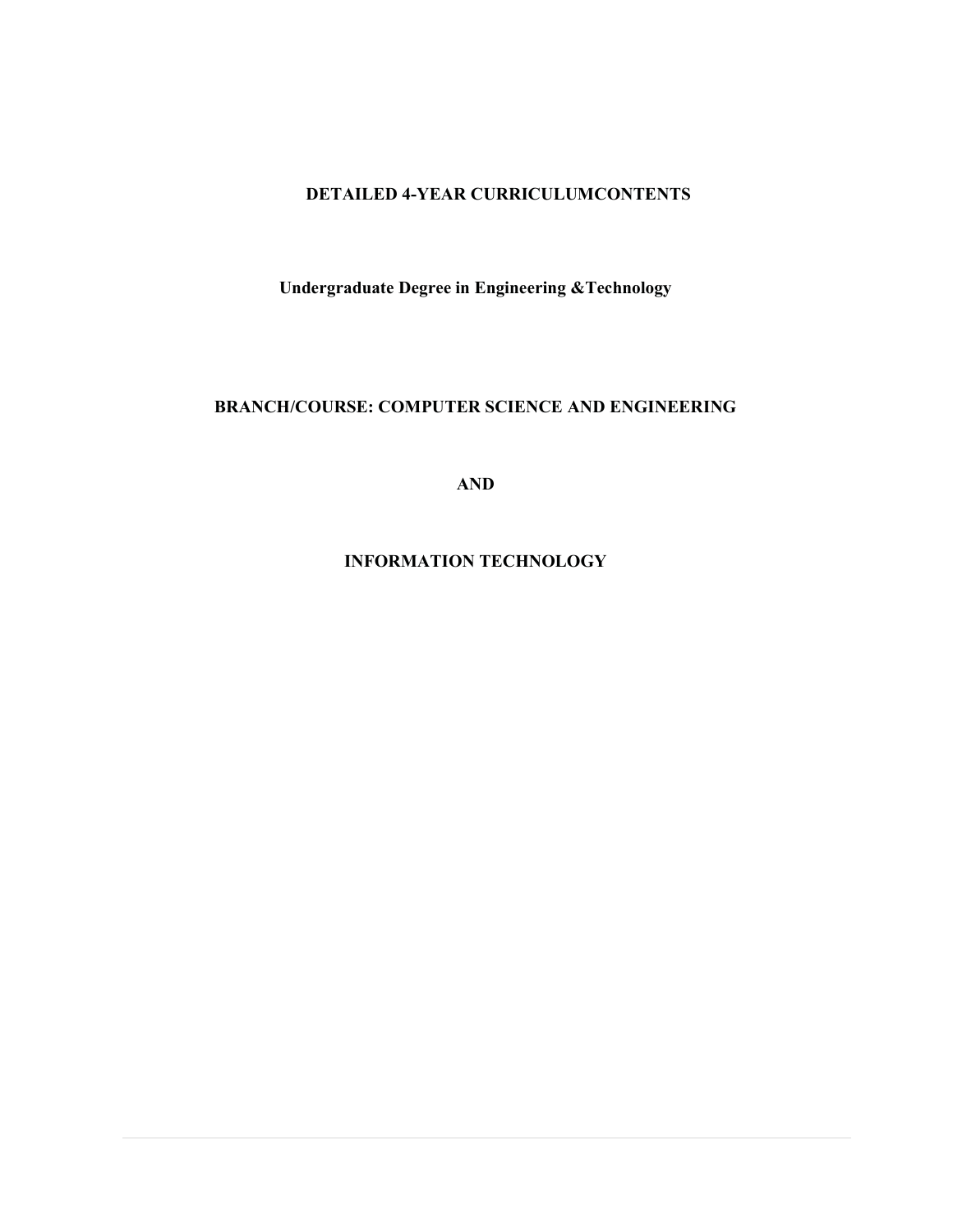#### Course Credit Hour: 3hr Total Contact Hour: 42hr

Course Objective: This course introduces the fundamental concepts and techniques of natural language processing (NLP). Students will gain an in-depth understanding of the computational properties of natural languages and the commonly used algorithms for processing linguistic information. The course examines NLP models and algorithms using both the traditional symbolic and the more recent statistical approaches.

Course Description: NLP tasks in syntax, semantics, and pragmatics. Applications such as information extraction, question answering, and machine translation. The problem of ambiguity. The role of machine learning.

#### Course Contents:

Module I Introduction: Knowledge in speech and language processing, Ambiguity, Models and Algorithms, Brief History Regular Expressions and Automata: Regular Expressions, Finite-State Automata, Regular Languages and FSA Morphology and Transducers: Inflectional and derivational morphology, finite state morphological parsing, Combining FST Lexicon and rules. Lexicon free FST: Porter Stemmer N-grams: Counting Words in Corpora, SIMPLE (UNSMOOTHED) N-GRAMS, Smoothing, Entropy HMM and Speech Recognition: Speech Recognition Architecture, Overview of HMM, A\* decoding .

Module II Word Classes and Part-of-Speech Tagging: English word classes, Targets for English, Part of speech Tagging, Rule Based part of speech Tagging, Transformation Based Tagging. Context Free Grammars for English: Constituency, Context Free rules and Trees, Sentence level construction, The Noun Phrase, Coordination, Agreement, The verb phrase and sub-categorization. Spoken Language Syntax, Grammar Equivalence and Normal form, Finite state context free grammars, Grammar and human processing. Parsing with context free grammars: Parsing as Search, Basic Top down Parser, Problems with basic top-downparsers, the early Algorithm, Finite state parsing method Features and Unifications: Feature structures, Unification of Features Structures, Features Structures in the grammar, Implementing Unification. Lexicalized and probabilistic parsing: Probabilistic context free grammars, problems with probabilistic context free grammars, probabilistic lexicalized GFG.

Module III Semantics Representing Meaning: Computational Desiderata for representation, Meaning structure of language, First order predicate calculus, linguistically relevant concept, Related Re-presentational approaches, Alternative approaches to meaning. Semantic Analysis: Syntax driven semantic analysis, Attachment of Fragment of English, Integrating semantic analysis with early parser. Robust Semantic Analysis. Lexical Semantics: Relation among lexemes and their senses, Internal Structure of words.

Module IV Pragmatics Discourse: Reference resolution, Text Coherence, Discourse Structure, Psycholinguistics Studies of reference and coherence. Natural Language generation: Introduction to language generation, Architecture for generation, Surface realization, Discourse planning, Macro planning, Lexical selection, evaluating generation systems, generating speech

#### Course learning outcomes:

After successful completion of this course, student will be able to

- 1. Understand approaches to syntax and semantics in NLP.
- 2. Understand approaches to discourse, generation, dialogue and summarization within NLP.
- 3. Understand current methods for statistical approaches to machine translation.
- 4. Understand machine learning techniques used in NLP, including hidden Markov models and probabilistic context-free grammars, clustering and unsupervised methods, log-linear and discriminative models, and the EM algorithm as applied within NLP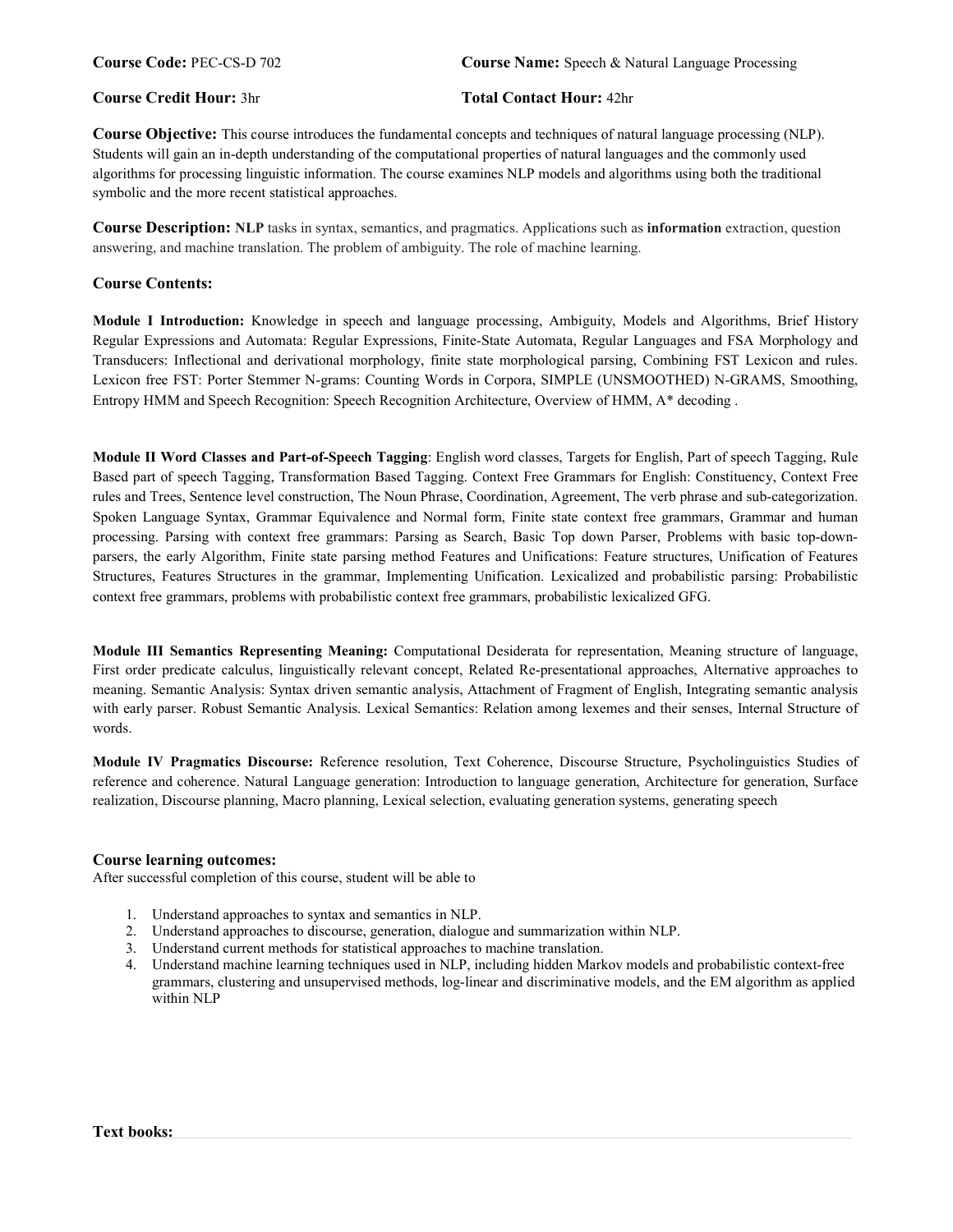- 1. Speech and Language processing An introduction to Natural Language Processing, Computational Linguistics and speech Recognition by Daniel Jurafsky and James H. Martin (ISBN13: 978-0131873216)
- 2. 2. Natural Language Processing with Python by Steven Bird, Ewan Klein, Edward Lopper(ISBN13:978-0596516499)

#### Reference book:

1. Handbook of Natural Language Processing, Second Edition—NitinIndurkhya, Fred J. Damerau, Fred J. Damerau (ISBN13: 978-1420085921)

#### Online links for study & reference materials:

#### 1. NPTEL

Assessment method :(Continuous Internal Assessment = 40% , Final Examination = 60%)

| <b>Total Internal Assessment</b> | $-40%$   |
|----------------------------------|----------|
| Assessment-4                     | $-0.5\%$ |
| Assessment-3                     | $-0.5\%$ |
| Assessment-3(Midexam)            | $-20%$   |
| Assessment-2                     | $-0.5\%$ |
| Assessment -1                    | $-0.5\%$ |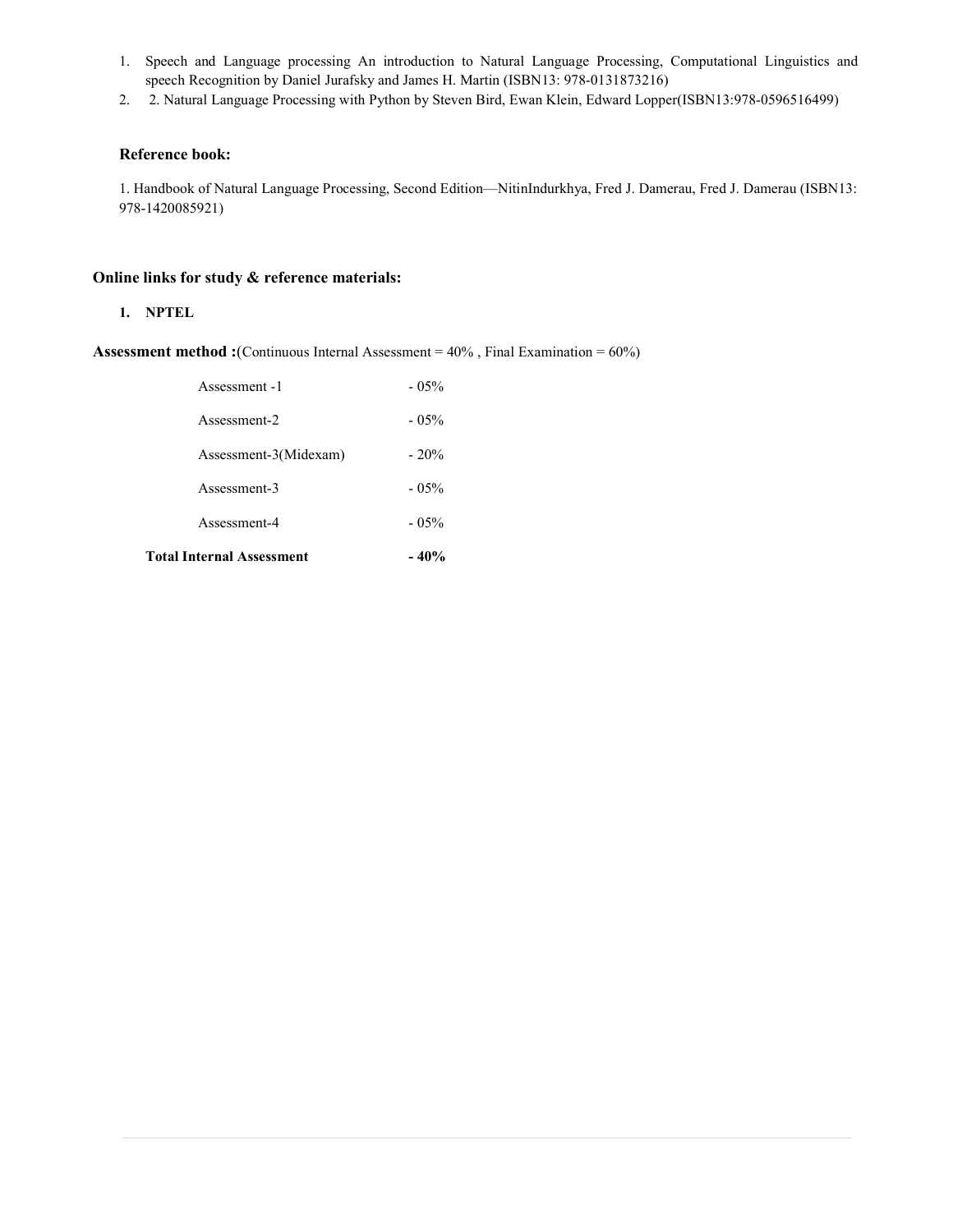#### Course Credit Hour: 3hr Total Contact Hour: 42hr

#### Course Objective:

- $\triangleright$  To provide an overview of an exciting growing field of big data analytics.
- $\triangleright$  To introduce the tools required to manage and analyze big data like Hadoop, NoSqlMapReduce.
- $\triangleright$  To teach the fundamental techniques and principles in achieving big data analytics with scalability and streaming capability.
- $\triangleright$  To enable students to have skills that will help them to solve complex real-world problems in for decision support.

#### Course Description:

- $\triangleright$  This course prepares students to gather, describe, and analyze data, and use advanced statistical tools to make decisions on operations, risk management, finance, marketing, etc.
- $\triangleright$  Analysis is done targeting economic and financial decisions in complex systems that involve multiple partners. Topics include probability, statistics, hypothesis testing, regression, clustering, decision trees, and forecasting.

#### Course Contents:

Module 1: Big Data and its Importance– Four V's of BigData– DriversforBigData–IntroductiontoBigDataAnalytics– BigDataAnalyticsapplications, Hadoop's Parallel World–Data discovery Opensourcetechnology for Big Data Analytics–cloud and Big Data–PredictiveAnalytics–MobileBusinessIntelligenceandBigData–CrowdSourcing Analytics–Inter-andTrans-FirewallAnalytics-InformationManagement.

Module2: Integratingdisparatedatastores-Mappingdatatotheprogrammingframework- Connecting and extracting data from storage -Transforming data for processing – SubdividingdatainpreparationforHadoopMapReduce, Hadoop Map Reduce-Creating the componentsofHadoop.

Module3: MapReducejobs-Distributingdataprocessingacrossserverfarms-Executing HadoopMapReducejobs-Monitoringtheprogressofjobflows-TheBuildingBlocksof Hadoop Map Reduce -Distinguishing Hadoop daemons-Investigating the HadoopDistributedFileSystem Selectingappropriateexecutionmodes:local,pseudo-distributed,Fullydistributed.

Module 4:Real-TimeArchitecture–OrchestrationandSynthesisUsingAnalyticsEngines– Discovery using Data atRest– Implementation of Big Data Analytics – Big Data Convergence–AnalyticsBusinessMaturityModel,InstallingandRunningPig– Comparison with Databases–Pig Latin UserDefineFunctions–Data Processing Operators–Installing andRunningHive–HiveQL– Tables–QueryingData–User-DefinedFunctions–Oracle BigData.

#### Course learning outcomes:

- $\triangleright$  Understand the key issues in big data management and its associated applications in intelligent business and scientific computing.
- Acquire fundamental enabling techniques and scalable algorithms like Hadoop, Map Reduce and NO SQL in big data analytics.
- Interpret business models and scientific computing paradigms, and apply software tools for big data analytics.
- $\triangleright$  Achieve adequate perspectives of big data analytics in various applications like recommender systems, social media applications etc.

#### Suggested books:

- 1. Data Mining and Business Analytics with R, by Johannes Ledolter; Publisher: Wiley (2013), ISBN-13: 978-1118447147;
- 2. An Introduction to Statistical Learning with Application in R, by Gareth James, Daniela Witten, Trevor Hastie, Robert Tibshirani;Publisher: Springer (2013); ISBN-13: 978-1461471370;

#### Suggested reference books:

1.MichaelMinelli,Michehe Chambers,"Big Data,Big Analytics: Emerging Business IntelligenceandAnalyticTrendsforToday'sBusiness",1stEdition,AmbigaDhiraj,WielyCIO Series,2013. 2.ArvindSathi, "BigDataAnalytics:DisruptiveTechnologiesforChangingtheGame", 1stEdition,IBMCorporation,2012. 3.BillFranks,"TamingtheBigDataTidalWave:Finding Opportunities in Huge Data Streams withAdvancedAnalytics",1stEdition,WileyandSASBusinessSeries,2012. 4.Tom White,"Hadoop:TheDefinitiveGuide",3rdEdition,O'reilly,2012.

#### Online links for study & reference materials: